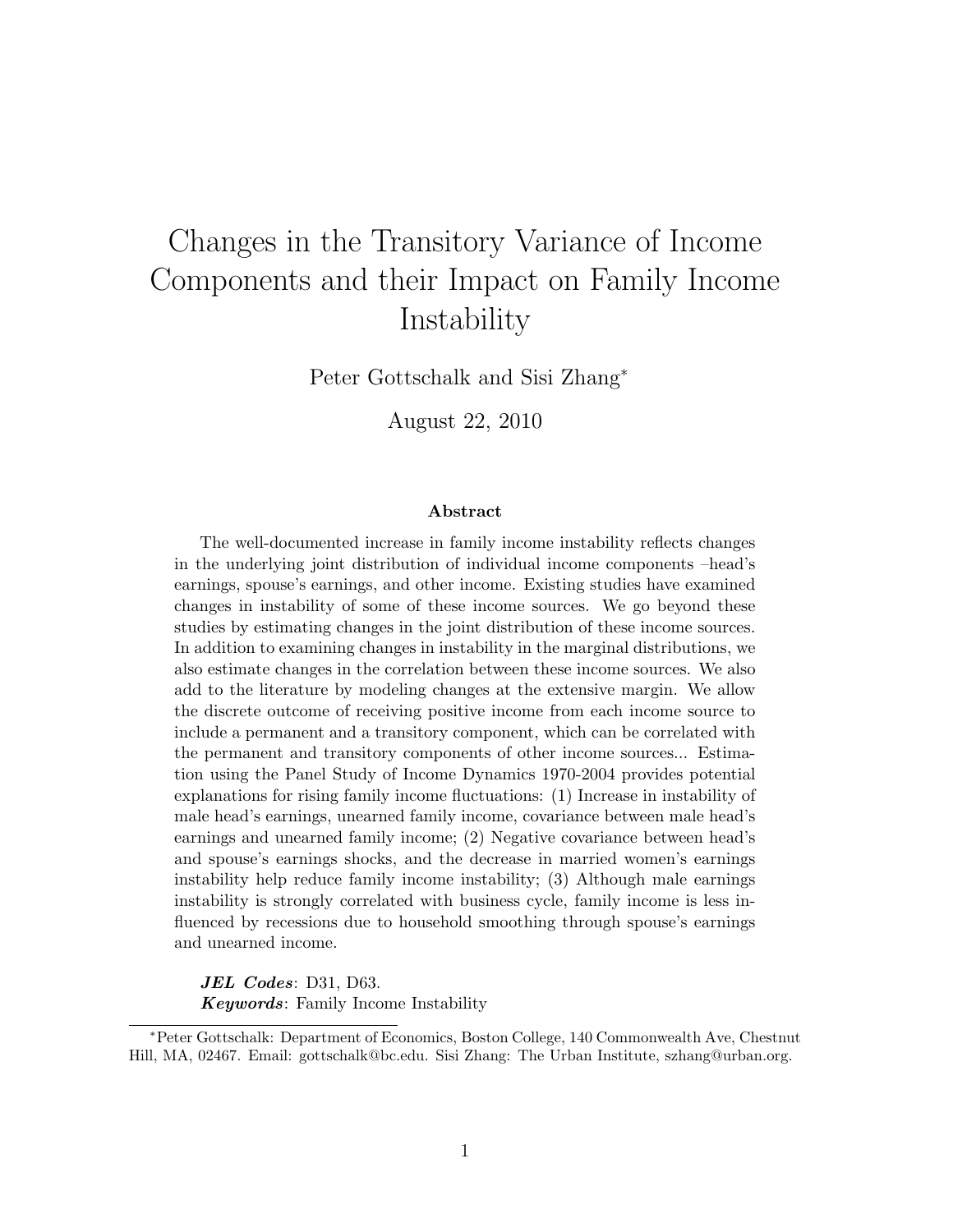### 1 Introduction

The increase in earnings instability, as measured by increases in the variance of transitory earnings, is by now well documented. All studies show a sharp increase in the variance of the transitory component of earnings during the 1980s. This is followed by a leveling off during the 1990s. In contrast, Gottschalk and Moffitt (2009) find that when the same methodology is applied to study instability of family income that this broader measure of income shows a steady increase in from the early 1980s to 2002. What accounts for these very different trends in recent years?

While studies of earnings instability in family income instability have documented the basic trends in these two earnings concepts, the conceptual and empirical links between the two is not well developed. This study attempts to fill this gap by exploiting the fact that the increase in the transitory variance of family income reflects changes in the underlying joint distribution of individual income components –head's earnings, spouse's earnings, and other income. Existing studies have examined changes in the transitory variance in the marginal distributions of some of these income sources. We go beyond these studies by estimating changes in the joint distribution of multiple income sources.

In addition to examining changes in the transitory variances in the marginal distributions of each income source, we also estimate changes in the covariance between the transitory components of these income sources. Changes in these covariances of transitory income may reflect changes in income smoothing.

Finally, we contribute to the literature by explicitly modeling the permanent and transitory factors leading to positive income in each of the sources. Previous work has focused almost solely on male heads with positive earnings and families with positive total income. The restriction on male heads is fairly innocuous, since most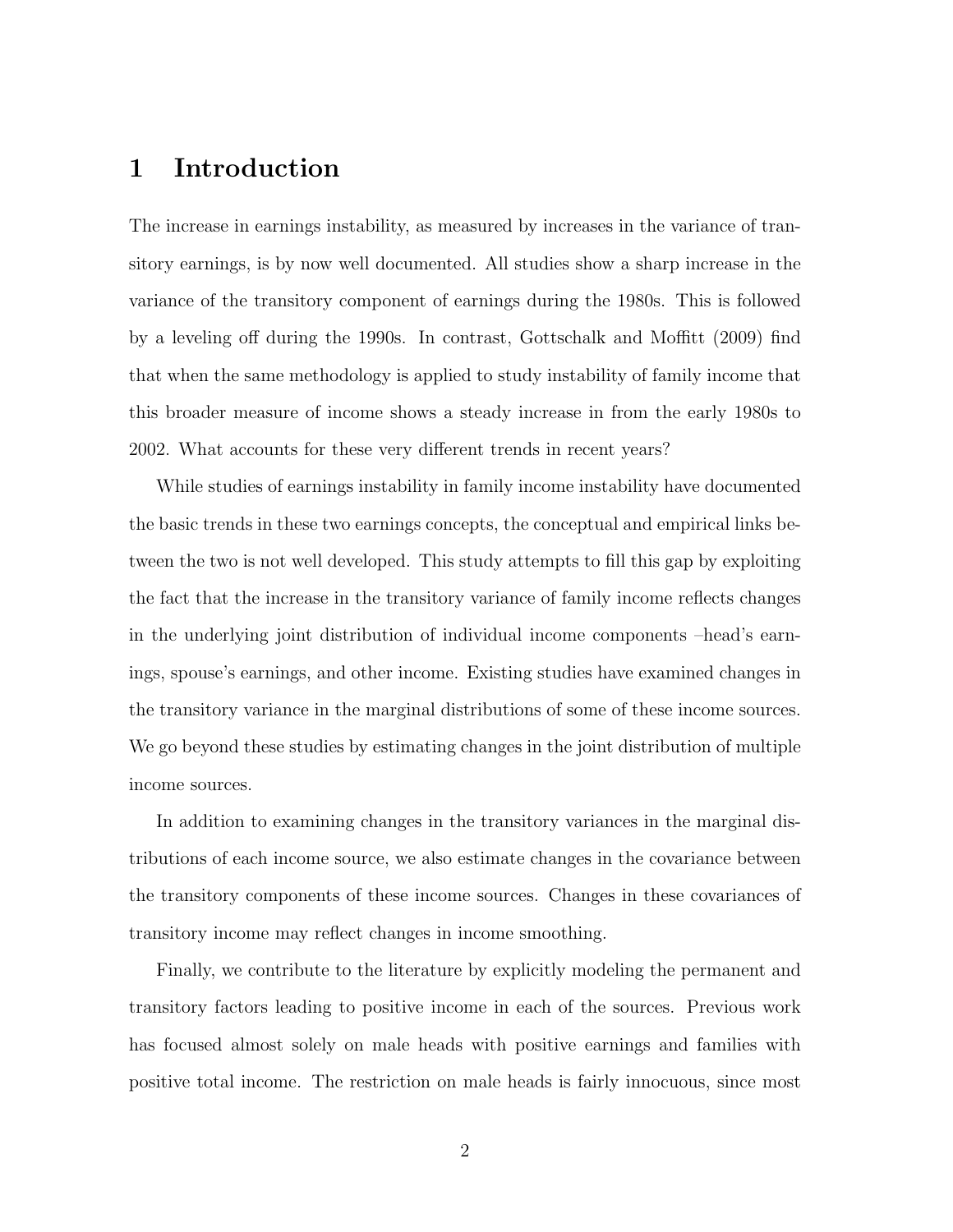male heads have positive incomes. Expanding the analysis to other income sources, such as spouses' earnings, which may themselves go to zero in response to transitory changes and other income sources raises a new set of issues that we address in this paper.

We use the quadrature integration to estimate the parameters of process determining the receipt of each income source and Method of Moments to estimate the parameters of the process determining the permanent transitory components of positive income in each income source. These models are estimated using the Panel Study of Income Dynamics 1970-2004.

### 2 Model

The methodology used in this paper to estimate changes in the permanent and transitory components of each income source is well developed and reviewed briefly below. This methodology, however, only models changes in the covariance structure of positive income. In essence it models changes at the extensive margin in a single source of income. This ignores changes in the permanent and transitory components at the extensive margin. Namely changes in the permanent and transitory components of the latent propensity to receive income from each source. This margin may be important for income sources other than heads earnings.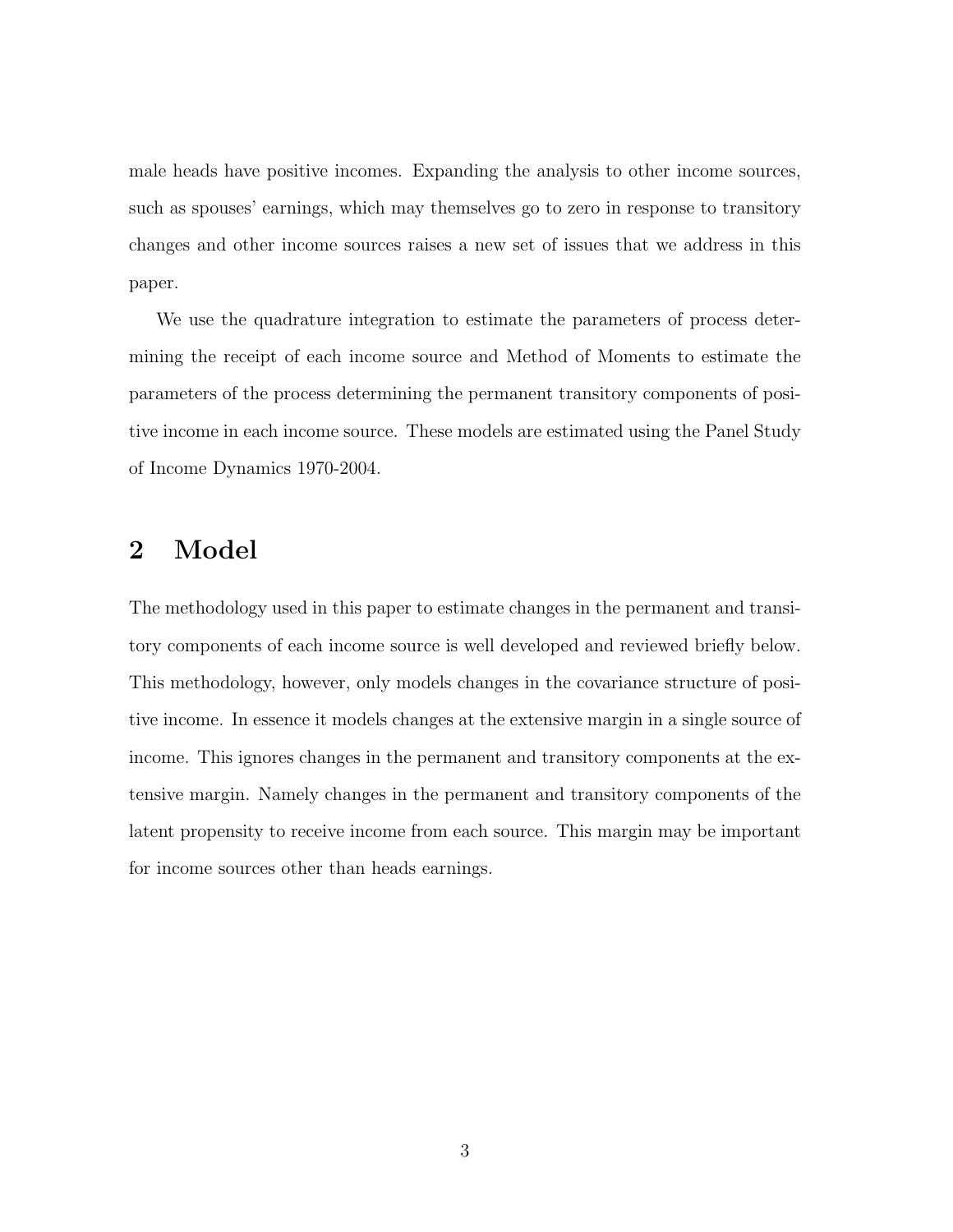## 2.1 Method for Estimating Permanent and Transitory Variances

#### 2.1.1 Family Income and Its Components

Our analysis of the relationship between changes in the variances of the permanent and transitory components of the K subcomponents of income and changes in the variance total family income is based on the following identity

$$
Y_{it} = \sum_{k=1}^{K} Y_{it}^k \tag{1}
$$

where  $Y_{it}^k$  is the income received by family i from income source k.in year t. and  $Y_{it}$ is total family income from the  $K$  sources. The variance of total income is, therefore, given by<sup>1</sup>

$$
var(Y_t) = \sum_{k=1}^{K} \left[ var(Y_t^k) + \sum_{l=1}^{K} cov(Y_t^k, Y_t^l) \right]
$$
 (2)

The income generating process for each of the  $K$  sources of income is given by,

$$
Y_{it}^k = \tilde{Y}_t^k + \varepsilon_{it}^k \tag{3}
$$

$$
\varepsilon_{it}^k = \alpha_t^k \mu_i^k + \beta_t^k \nu_{it}^k \tag{4}
$$

where  $\tilde{Y}_t^k$  is the conditional mean log income from source k across all families, controlling for lifecycle changes in income from source  $k^2$ . Family i's income deviates

<sup>&</sup>lt;sup>1</sup>This relationship holds exactly when  $Y_{it}$  is an absolute measure of income but holds only approximately when  $Y_{it}$  is a measure of log income. Using Taylor series approximations it is straightforward to show that the variance of log total income is approximately equal to the weighted sum of the variances and covariances of log income of each source with the weights given by the ratio of the means of each income source relative to the mean of total income  $\sigma^2(Y_t) = \sum_{k=1}^K \left[ \left( \frac{\mu_k}{\mu_T} \right)$  $\mu$ <sub>T</sub>  $\int^2 \sigma^2(Y_t^k) + \sum_{k=1}^K$  $_{l=1}$  $\left(\frac{\mu_k^{\phantom{k}}\mu_l^{\phantom{k}}}{\mu_T^2}\right)$  $\Big) 2\rho(\exp Y_t^k,\exp Y_t^l)\sigma_{Y_t^k}\sigma_{Y_t^l}$ , where  $Y_t^k$  should now be interpreted as the ln of income source k and  $\mu_k = E(\exp Y_t^k)$ 

 ${}^{2}\tilde{Y}_{t}^{k}$  is the conditional mean from a first stage regression of  $Y_{it}^{k}$  on a polynomial in age to take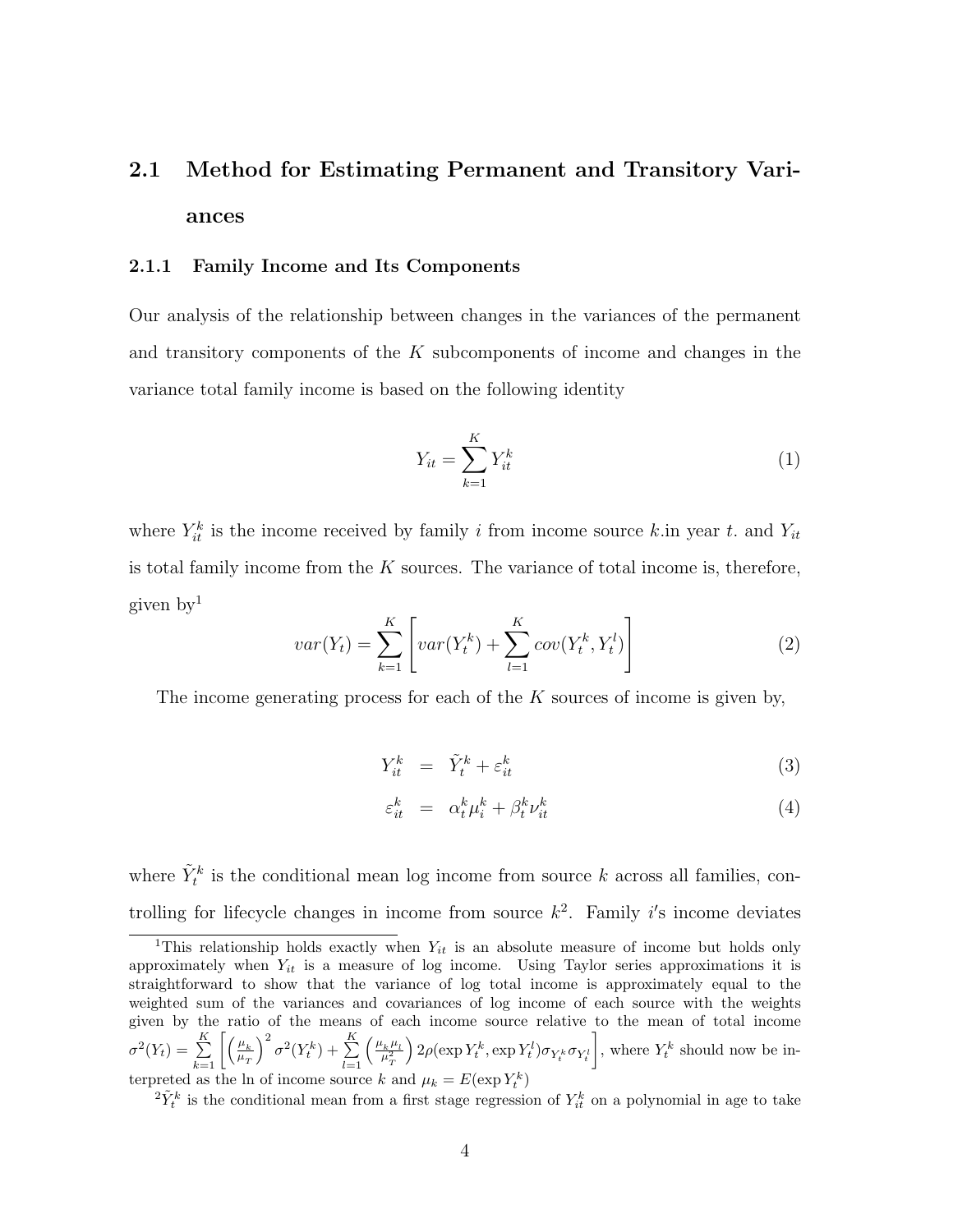from the mean by  $\varepsilon_{it}^k$ .

The deviation of family  $i's$  income from the mean income from source  $k$  is composed of a permanent component,  $\alpha_t^k \mu_i^k$ , and a transitory component  $\beta_t^k \nu_{it}^k$ . Both the permanent and transitory components of  $\varepsilon_{it}^k$  are allowed to shift via the parameters  $\alpha_t^k$  and  $\beta_t^k$ 

The variances and covariances of  $\varepsilon_{it}$  are given by

$$
\sigma_{\varepsilon_{it}}^2 = \alpha_t^2 \sigma_\mu^2 + \beta_t^2 \sigma_\nu^2 \tag{5}
$$

$$
\sigma_{\varepsilon_{it},\varepsilon_{is}} = \alpha_t \alpha_s \sigma_\mu^2 + \beta_t \beta_s \sigma_{\nu_{it} \nu_{is}} \tag{6}
$$

The relative magnitudes of  $\alpha_t^k$  and  $\beta_t^k$  determine how much of a change in the variance of income arises from a change on the variance of permanent rather than the transitory income. For example, if  $\beta_t^k$  is constant across time, then any change in the total variance of income must have arisen from a change in the variance of the permanent component.

## 2.1.2 Method for Estimating the Permanent and Transitory Variances for a Single Income Source

The main object of interest for present purposes is  $\beta_t$ . We would like to know if it has changed with calendar time and, if so, how much of the increase in the variance of log earnings or income reflects an increase in the transitory variance Several methods, described in Moffitt and Gottschalk (2008), have been proposed to estimate changes in the transitory variance.

The method we use in this paper is based on equation 5 which imposes relatively little structure on the distributions of  $\mu_i$  or  $\nu_{it}$ <sup>3</sup>. Parameters to be estimated are

out lifecycle changes in  $Y_{it}^k$ .

<sup>&</sup>lt;sup>3</sup>An alternative is to place functional form assumptions on the time series properties of  $\mu_i$  and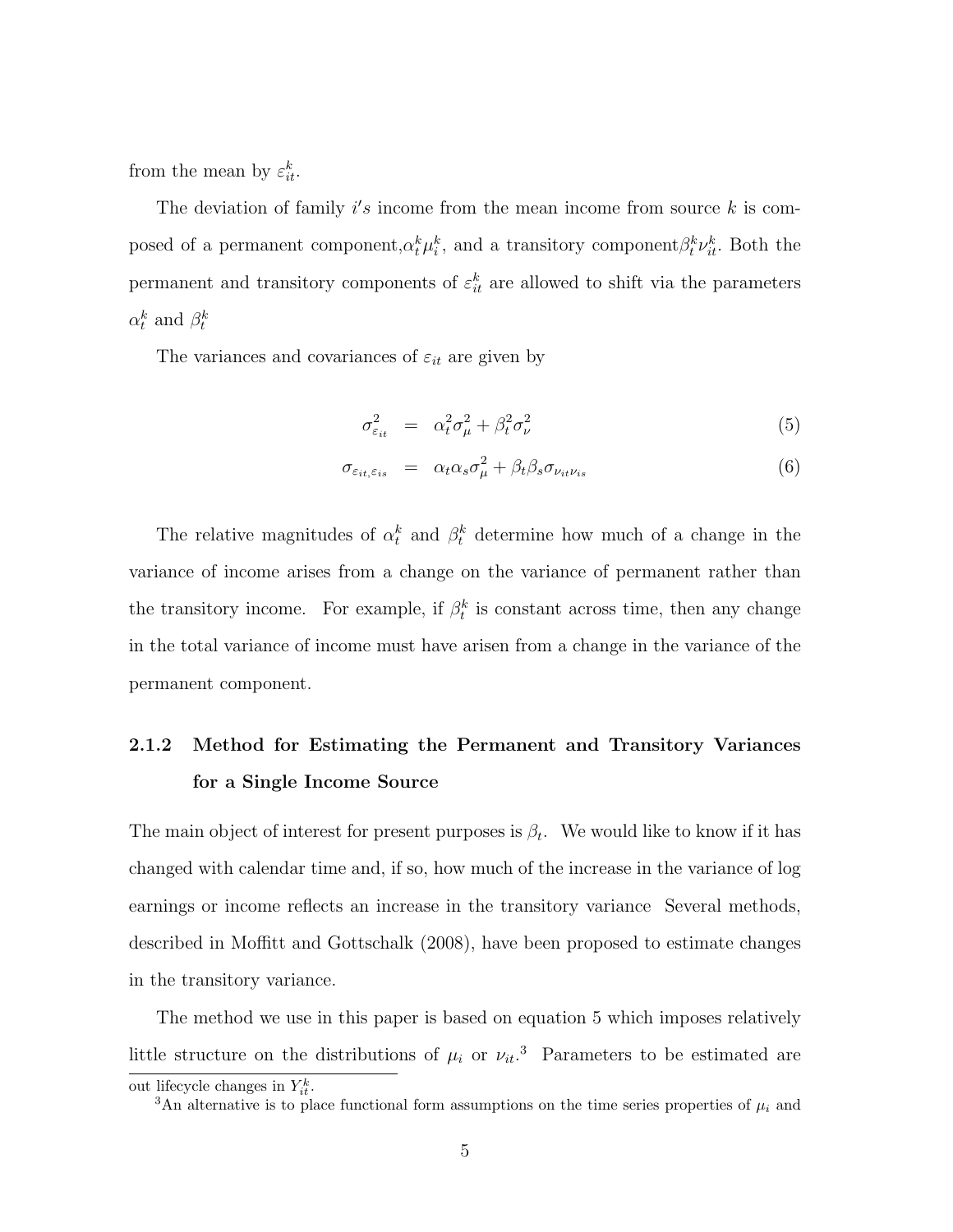$\alpha_t, \beta_t, \sigma_\mu^2$  and  $\sigma_\nu^2$ . If the lag between s and t is sufficiently long to insure that  $\sigma_{\nu_i\mu_{i_s}} = 0$ then the covariance between income in  $t$  and  $s$  reflect only the permanent component:

$$
\sigma_{\varepsilon_t, \varepsilon_s} = \alpha_t \alpha_s \sigma_\mu^2 \tag{7}
$$

GMM can, therefore be used to estimate  $\alpha_t$ ,  $\alpha_s$  and  $\sigma_\mu^2$  off of long lags.

This can be implemented by using OLS if the identity matrix is used as the weighting matrix. Define  $\epsilon$  as the difference between the logs of the empirical and theoretical covariances

$$
\tilde{\epsilon} = \ln \left( s_{\hat{\epsilon}_t, \hat{\epsilon}_s} \right) - \ln \left( \sigma_{\varepsilon_t, \varepsilon_s} \right) \tag{8}
$$

Substituting the empirical covariances,  $s_{\hat{\varepsilon}_t, \hat{\varepsilon}_s}$ , into (7) and taking logs yields

$$
\ln(s_{\hat{\varepsilon}_t,\hat{\varepsilon}_s}) = \ln \sigma_\mu^2 + \ln \alpha_t + \ln \alpha_s + \epsilon \tag{9}
$$

As in GMM the objective is to minimize the weighted sum of squared deviations,  $\sum_{t}\sum_{s}w_{ts}\epsilon_{ts}^2$ , between the empirical and theoretical covariances. If the identity matrix is used as the weighting matrix, this is equivalent to estimating:

$$
\ln(s_{\hat{\varepsilon}_t,\hat{\varepsilon}_s}) = \gamma_0 + \sum_{j=1}^T \gamma_s D_s + \in (10)
$$

by OLS, where the D's are time dummies. Since  $E(\hat{\gamma}_0) = \ln \sigma_\mu^2$  and  $E(\hat{\gamma}_j) = \ln \alpha_j$ , the estimated  $\gamma's$  can be used to recover the parameters of interest. Using these

 $\nu_{it}$  and to derive the implied covariance structure. This procedure, followed by Haider (2001); Moffitt and Gottschalk (2008) Moffitt and Gottschalk (2002); Baker and Solon (2003); Moffitt and Gottschalk (2008); can be estimated by GMM using all  $T(T+1)/2$  covariances. A third, and simpler method developed in Gottschalk and Moffitt (1994) is to calculate the mean of income for each individual over a fixed window and use the variance of these means as an estimate of the permanent variance. The transitory variance is obtained as the variance of deviations from each individual's means. While this more intuitive method has been used often, it has substantial limitations (see Moffitt and Gottschalk (2008))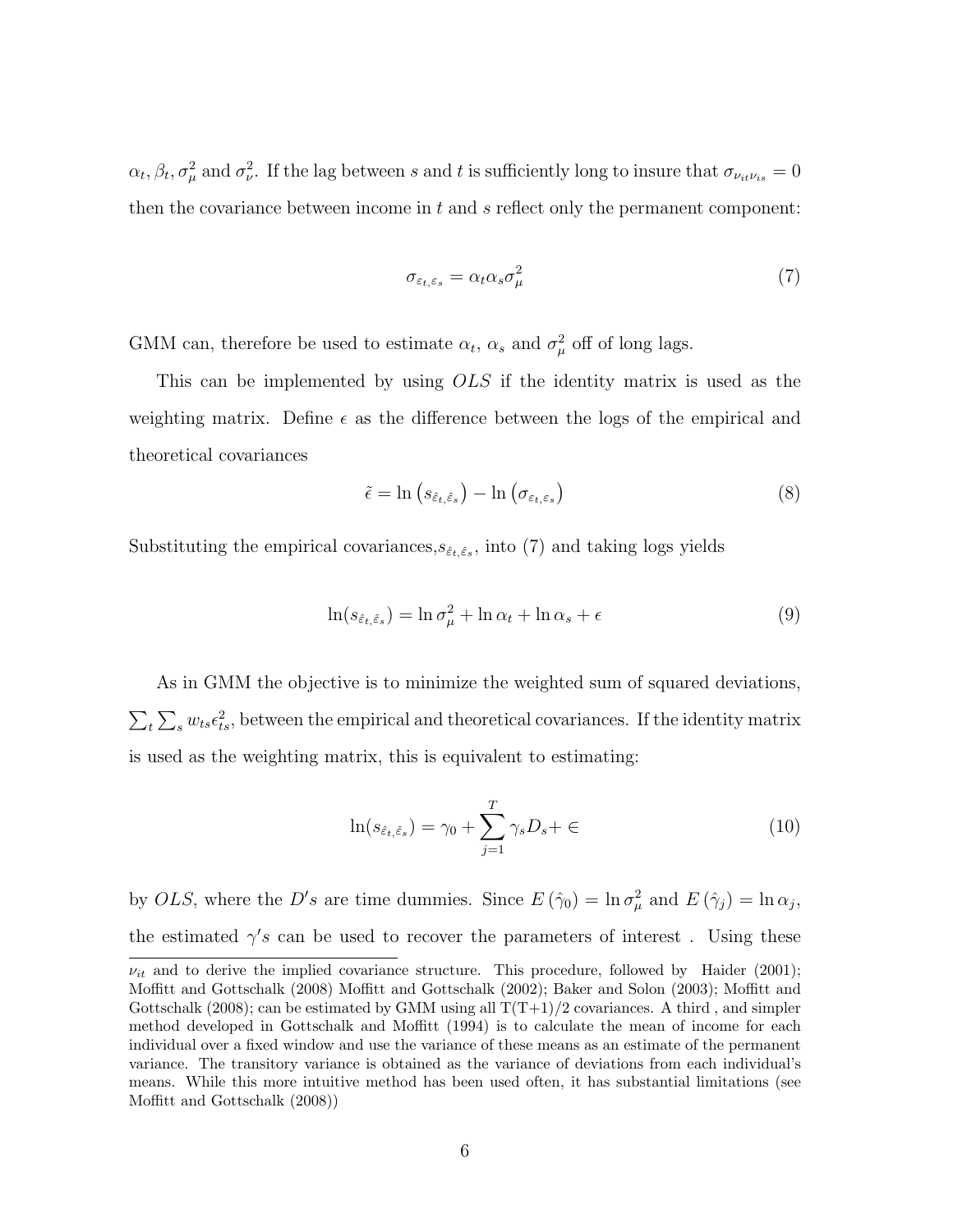results we estimate the permanent variances as  $\hat{\alpha}_t^2 \hat{\sigma}_{\mu}^2$ . Transitory variances in each year are then estimated as the difference between the observed total variance and and the estimated permanent variance.

This model can be modified to allow different age cohorts to have different permanent and transitory variances. In the OLS regression, we allow intercept  $(ln \sigma_\mu)$ to be age specific by adding age dummies take the value of 25, 35, 45, 55. We also condition on a quadratic in lag length.

## 2.1.3 Method for Estimating the Joint Distribution of Permanent and Transitory Variances for Two Income Sources

This section describes the estimation of permanent and transitory covariances between two income sources, using male head's earnings and spousal earnings as an example. We index head's earnings as income source  $m$ , spouse's earnings as income source  $f$ .

$$
y_{it}^{m} = \alpha_{t}^{m} \mu_{i}^{m} + \beta_{t} \nu_{it}^{m}
$$
  
\n
$$
y_{it}^{f} = \alpha_{t}^{f} \mu_{i}^{f} + \beta_{t} \nu_{it}^{f}
$$
  
\n
$$
cov(\mu_{i}^{m}, \mu_{i}^{f}) = \rho_{\mu}^{mf}
$$
  
\n
$$
cov(\nu_{it}^{m}, \nu_{it}^{f}) = \rho_{\nu}^{mf}
$$
  
\n(11)

Our method for estimating the covariances between the permanent and transitory components of these two sources is a direct extension of the method described above for estimating the parameters of a single source.

The variance-covariance matrix of the two income sources is a  $2T$  by  $2T$  matrix with the upper and lower  $T$  by  $T$  upper diagonal matrices being the variancecovariance matrices for each income source, and the off diagonal  $T$  by  $T$  elements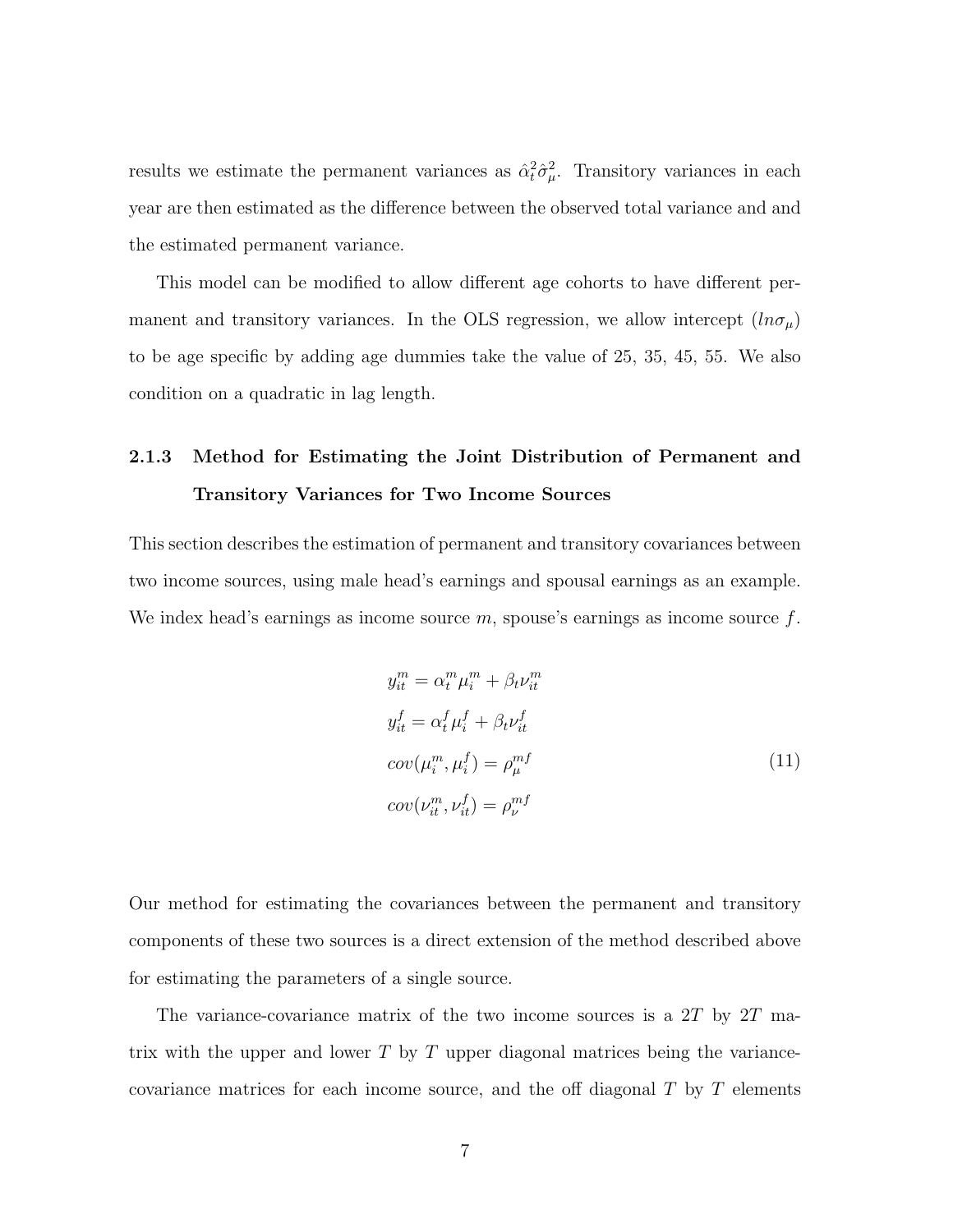being the covariance matrix between two income sources. The following is an illustrative example for a two period 4 by 4 matrix:

|         |                                                                                   | $y_2^m$                                                                               |                                                                        |                                                                                                                         |
|---------|-----------------------------------------------------------------------------------|---------------------------------------------------------------------------------------|------------------------------------------------------------------------|-------------------------------------------------------------------------------------------------------------------------|
| $y_1^m$ | $ln(\alpha_1^{m2}\sigma_{\mu}^{m2} + \beta_1^{m2}\sigma_{\nu}^{m2})$              |                                                                                       |                                                                        |                                                                                                                         |
| $y_2^m$ | $ln\alpha_1^m + ln\alpha_2^m + ln\sigma_{\mu}^{m2}$                               | $ln(\alpha_2^{m2}\sigma_{\mu}^{m2} + \beta_2^{m2}\sigma_{\nu}^{m2})$                  |                                                                        |                                                                                                                         |
| $y_1^f$ | $ln(\alpha_1^m \alpha_1^f \rho_\mu^{mf^2} + \beta_1^m \beta_1^f \rho_\nu^{mf^2})$ | $ln\alpha_1^f + ln\alpha_2^m + ln\rho_{\mu}^{mf^2}$                                   | $ln(\alpha_1^{f^2} \sigma_\mu^{f^2} + \beta_1^{f^2} \sigma_\nu^{f^2})$ |                                                                                                                         |
| $y_2^J$ | $ln\alpha_2^f + ln\alpha_1^m + ln\rho_\mu^{mf^2}$                                 | $ln(\alpha_2^m \alpha_2^f \rho_{\mu}^{mf^2} + \beta_2^m \beta_2^f \rho_{\nu}^{mf^2})$ |                                                                        | $ln\alpha_1^f + ln\alpha_2^f + ln\sigma_\mu^{f^2}$ $ln(\alpha_2^{f^2}\sigma_\mu^{f^2} + \beta_2^{f^2}\sigma_\nu^{f^2})$ |

The parameters can again be estimated using OLS to minimize the squared deviations between the empirical and theoretical covariances. Since this structure introduces an additional  $T^2$  covariances but only two additional parameters, it is clearly identified.

#### 2.1.4 Receipt of Positive Income

Thus far, we have followed the literature by estimating the covariance structure of income for persons with positive income. This, however, ignores instability that results from losing a source of income either permanently or transitorily. In this section we take a small and preliminary step toward filling this gap by modeling permanent and transitory components of receipt of positive income from source k. For example, non-receipt of source  $k$  may have become more permanent or more transitory. This change at the extensive margin would not be captured directly by the preceding models that focus on the intensive margin among those who receive source  $k$ ..

At this stage our aim is only to describe this additional source of transitory fluctuations. We fully realize that changes at the extensive margin may also have selection effects at the intensive margin. For example an increase in the transitory fluctuations between zero and positive wive's earnings may increase the transitory variance of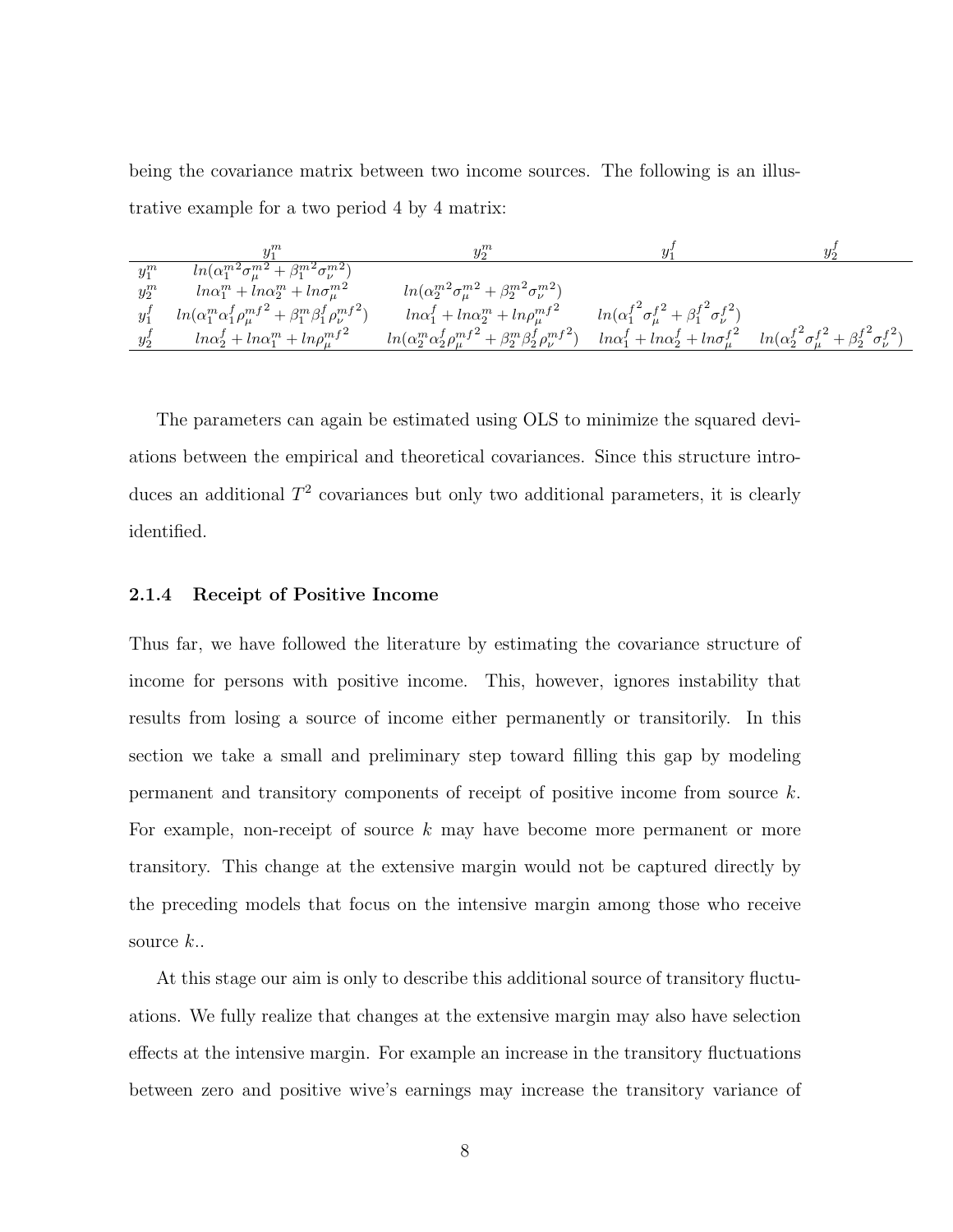earnings among working wives. Addressing this selection effect requires additional identifying assumptions. At this point our aim is only to describe this additional process that has largely been ignored in the literature on changes in the covariance structure of positive income. The next step is clearly to estimate the permanent and transitory components of income net of these selection effects

Let  $D_{it}^k$  be a dichotomous variable indicating positive income from source k This indicator variable is also determined by a permanent and a transitory component

$$
D_{it}^k = I(\tilde{\alpha}_t^k \tilde{\mu}_i^k + \tilde{\beta}_t^k \tilde{\nu}_{it}^k)
$$
\n(12)

$$
= I(\tilde{\nu}_{it}^k > \gamma_t^k \tilde{\mu}_i^k) \tag{13}
$$

where  $\gamma_t = \frac{-\tilde{\alpha}_t}{\tilde{\beta}_t}$ . The permanent and transitory components of this propensity are allowed to differ from the components of positive income. We, therefore, allow receipt of public assistance to become more permanent (i.e. rise  $\tilde{\alpha}_t^k$  relative to  $\tilde{\beta}_t^k$  so  $\tilde{\gamma}_t^k$  increases) while the transitory component of public assistance among those who receive public assistance may becomes more transitory (i.e.  $\alpha_t^k$  falls relative to  $\beta_t^k$  so  $\gamma_t^k$  declines).

Given this structure, the probability of receiving income from source  $k$  is given by

$$
\Pr(D_{it}^k = 1) = pr(\tilde{\nu}_{it}^k > \tilde{\gamma}_t^k \tilde{\mu}_i^k)
$$
\n(14)

where  $\tilde{\gamma}_t^k$  and  $\sigma_{\tilde{\mu}}$  are identified <sup>4</sup>

<sup>4</sup>As in other discrete choice models, one of the variances is unidentified and set to 1.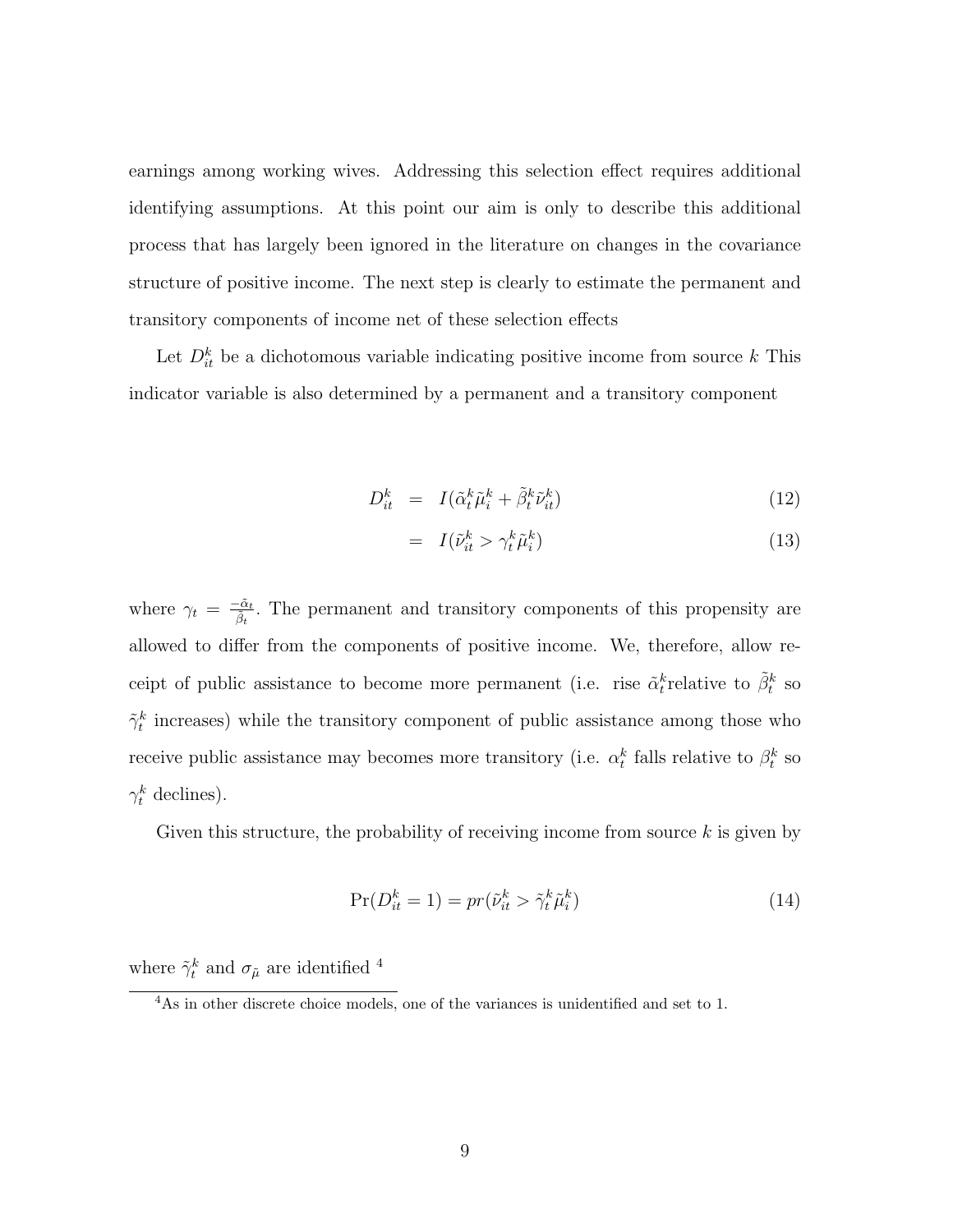$$
Pr(D_{it} = 1) = pr(\tilde{\nu}_{it} > \tilde{\gamma}_{t}\tilde{\mu}_{i})
$$
\n(15)

$$
= \frac{\nu - E(\nu)}{\sigma_{\nu}} > \gamma_t \left( \frac{\mu_i - E(\mu)}{\sigma_{\mu}} \right) \left( \frac{E(\mu) - E(\nu)}{\sigma_{\mu}} \right) \left( \frac{\sigma_{\mu}}{\sigma_{\nu}} \right) \tag{16}
$$

so multiplying  $\sigma_{\nu}$  and  $\sigma_{\mu}$  by k or adding k to  $E(\mu)$  and  $E(\nu)$  leads to the same predicted probability. The log likelihood for his random effects model with factor loadings is given by

$$
L(\tilde{\gamma}_t^k, \sigma_{\tilde{\mu}}^k) = \sum_i \int \sum_t \left[ (1 - F(\tilde{\gamma}_t^k \tilde{\mu}_i^k) \right]^{D_{it}^k} \left[ F(\tilde{\gamma}_t^k \tilde{\mu}_i^k) \right]^{(1 - D_{it}^k)} d\tilde{\mu}^k \tag{17}
$$

where the unobservable  $\tilde{\mu}_i^k$  is integrated out using Gaussian quadrature.

### 3 Data

We use data from the Panel Study of Income Dynamics (PSID), a longitudinal study of a representative set of family units in 1968 and their descendants. PSID began in 1968 and families have been interviewed ever since then, giving researchers a long period of observation of the earnings and income of these families. From 1968 to 1996, the PSID interviewed and re-interviewed families in the core sample every year. Since 1997 data were collected biennially. The PSID has experienced a significant amount of attrition, although there are no indications to date that this causes noticeable bias. In addition, because the sample is only representative of the U.S. population in 1968, it cannot capture the portion of the current population that has immigrated since then.

We examine the covariance structure of total family income and three family in-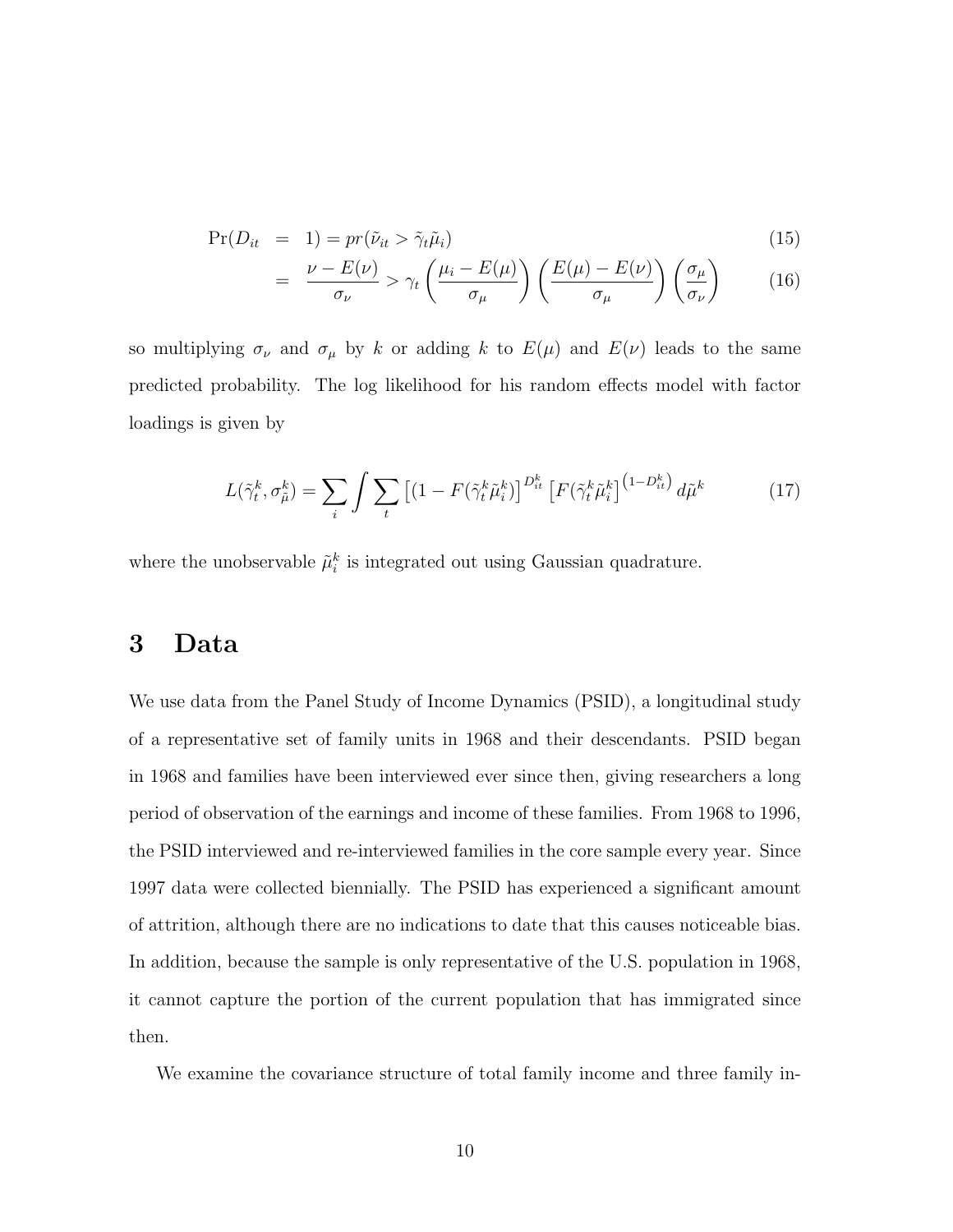come components: male head earnings, spouses earnings if applicable, and all other income, over income year 1970-2004. The later is a residual category that includes capital income, public and private transfers, and other family members' earnings. Our sample includes all families with male head aged between 20 and 59. To reduce measurement error, we trim two percent at the top and bottom of the relevant distribution. The trim at the top of the distribution ensures that all top-coded values are excluded. The trim at the bottom the distribution drops extremely low values that have a disproportional impact on the variance of log income. Therefore, when interpreting results we focus on income and earnings instability of the inner 96 percent of the distribution only.

### 4 Results

We start by restricting the analysis to the permanent and transitory components of positive income from each source. In the following section we turn our attention to the permanent and transitory components of the propensity to receive each income source.

## 4.1 Permanent and Transitory Components of Positive Income Sources

We estimate permanent and transitory variance in each year for log family income, log head earnings, log spouse earnings, and log residual income (i.e., family income minus heads earnings and spouse's earnings). Figure 1 displays permanent and transitory variance in log family income. Over the past three decades, cross-sectional variance in log family income has increased substantially. This increase is a result of roughly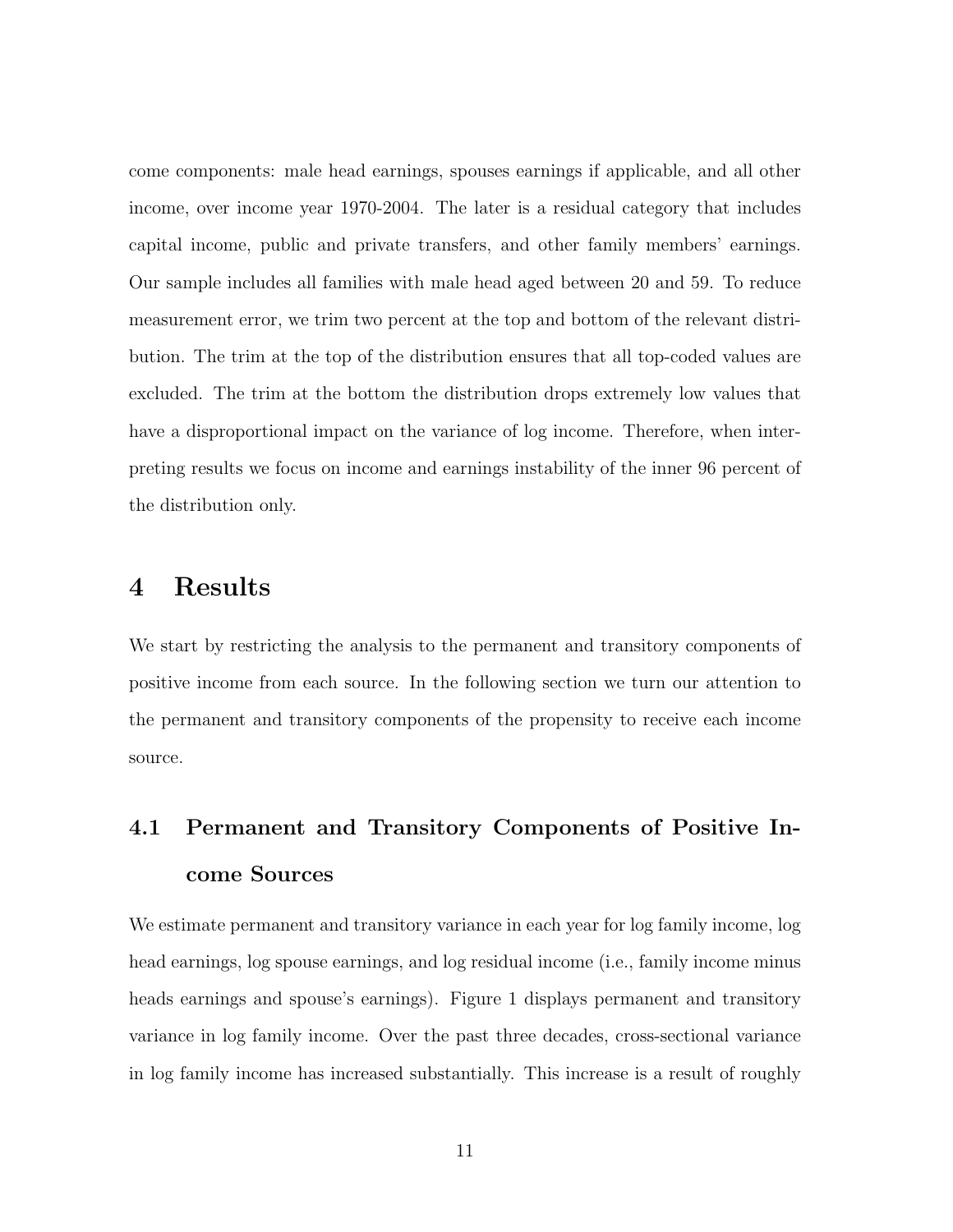equal increases in the transitory variance and permanent variance. We also note that family income instability, as measured by transitory variance, moves together with business cycles. Family income instability displays significant spike one year after recession period in 1992 and 2001.

Figure 2 displays permanent and transitory variance in male head's earnings. Male head's earnings instability rises substantially in the late 1970s and early 1980s. This is followed by a flattening in the late 1980s. There is a subsequent slow decline in the transitory variance through the late 1990s, followed by an increase in the 2000s. This flattening of the trend in head's earnings instability while family income instability continued to increase is what motivates our study.

Figure 3 shows sharp declines in both the permanent and transitory variances in spousal earnings. <sup>5</sup> Spousal earnings instability showed a net decline between 1970 and 2000 but most of the decline occurred in the early 1970s. However, instability of spousal earnings rose in the more recent period, narrowing the rise in head's earnings. instability.

Finally Figure 4 displays the permanent and transitory variance in the residual components of family income. This residual category includes head and wife's capital income, public and private transfers, other family members' earnings, capital income and transfer income. This series shows much more modest trends and greater year to year fluctuations.

Taken together, changes in these marginal distributions show substantial differences across time, with no single source miring the changes in family income. Clearly, one must go beyond changes in these marginal distributions to account for the steady rise in family income instability. This includes an explicit consideration of the covari-

<sup>5</sup>According to PSID definition, spousal earnings of male heads refers to married women's earnings.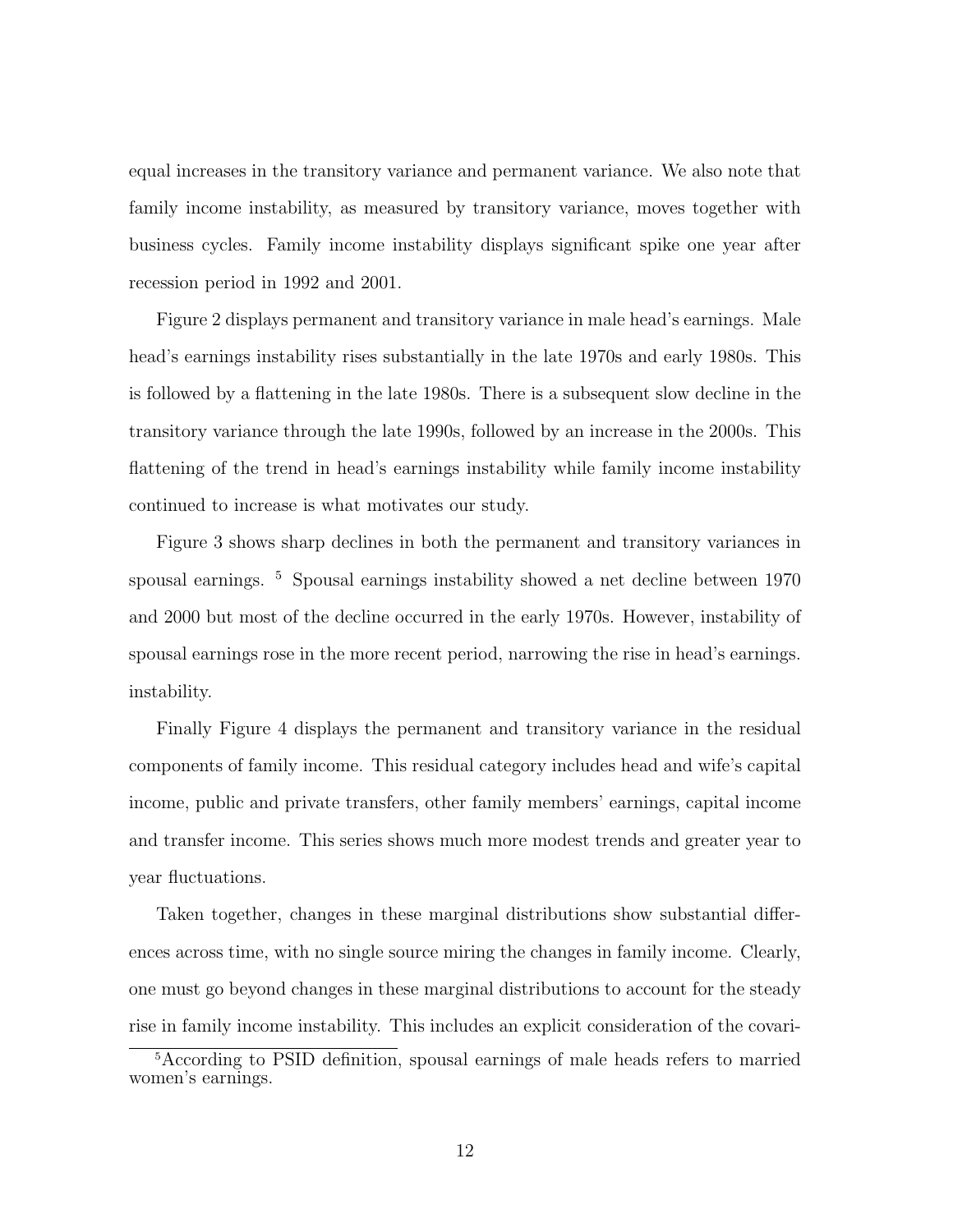ances between these income sources and the covariance structure of the propensity to have positive income from each source.

### 4.2 Covariances across Income Sources

Figure 5 displays the covariance between the permanent and transitory components of log heads earnings and log spousal earnings. Since we do not observe spousal earnings for single males, results in figure 5 include only the sample of married couples. The covariance between couple's earnings is close to zero and fairly flat in the 1970s. There is a modest increase over the early 1980s and then a flattening since the mid 1990s. These changes reflect clear offsetting trends in the covariances of permanent and transitory income. The covariance of the permanent components of husbands and wives are always positive, which may reflect positive marital sorting. On the other hand, transitory covariance are consistently negative before the late 1990s. Such negative correlations between couple's transitory income suggests some household smoothing . Wives may work more to compensate for head's income loss due to transitory shocks. Such negative covariance start to rise in the early 1980's and become positive in the late  $1990s^{6}$ .

Figure 6 shows permanent and transitory covariance between head's earnings and residual family income. The covariance between head's earnings and other family income has increased over the past three decades. Increases in the overall correlation reflect increases in the correlation of both permanent and transitory components until the mid 1980s. However, it is only the correlation in the transitory component that continues to increase, as the correlation in the permanent components of head's earnings and residual income continues to decline since the mid 1980s.

<sup>6</sup>This diminishing negative correlation between spousal transitory income shocks is consistent with recent findings that due to a greater positive co-movement of employment among couples, the overall value of marriage as a risk-sharing arrangement has diminished (Juhn and Potter 2007)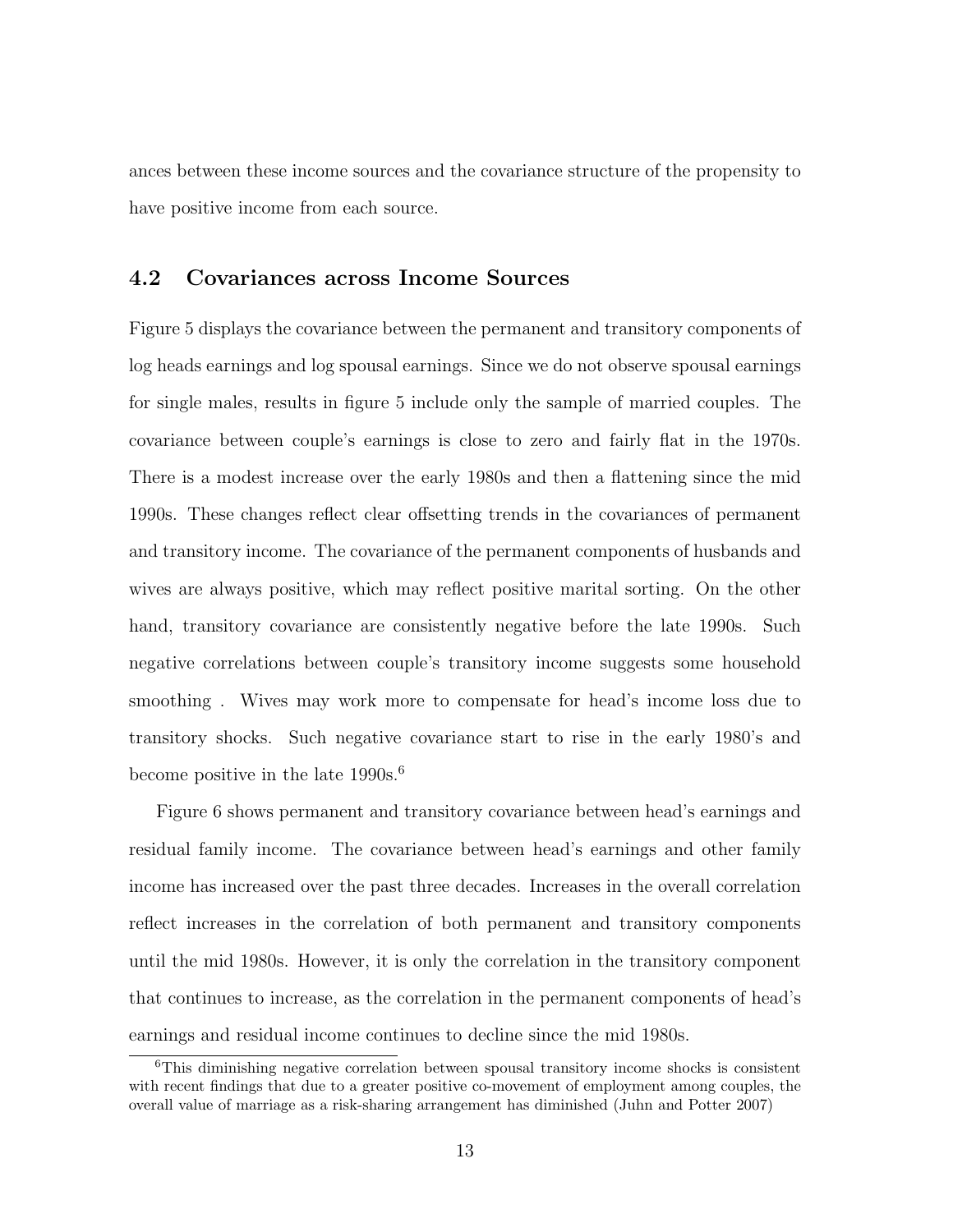## 4.3 Permanent and Transitory Component of Receipt of Positive Income

To be completed.

### 5 Conclusion

This paper seeks to understand the factors that account for the increase in family income instability over the past three decades. We examine the following factors that may contribute to the rising family income instability: changes in transitory variance in positive income of each income sources (male head's earnings, spouse's earnings, etc.), changes in the covariance between transitory shocks in positive income of each income pairs, and changes in transitory component of receiving positive income from each income source.

Our results point to a set of factors that are consistent with the rise in family income instability: increase in transitory variance of head's earnings in the late 1970's and early 1980's; increases in the covariance between head's transitory earnings and transitory residual income are consistent with the rise in family income instability. On the other hand, negative transitory covariances between head's and spouse's earnings, and decrease in married women's earnings instability, help smooth out income fluctuations hence reduce transitory variance in total family income. We also find that although male earnings instability is strongly correlated with business cycle, family income is less influenced by recessions due to household smoothing through spouse's earnings and unearned income.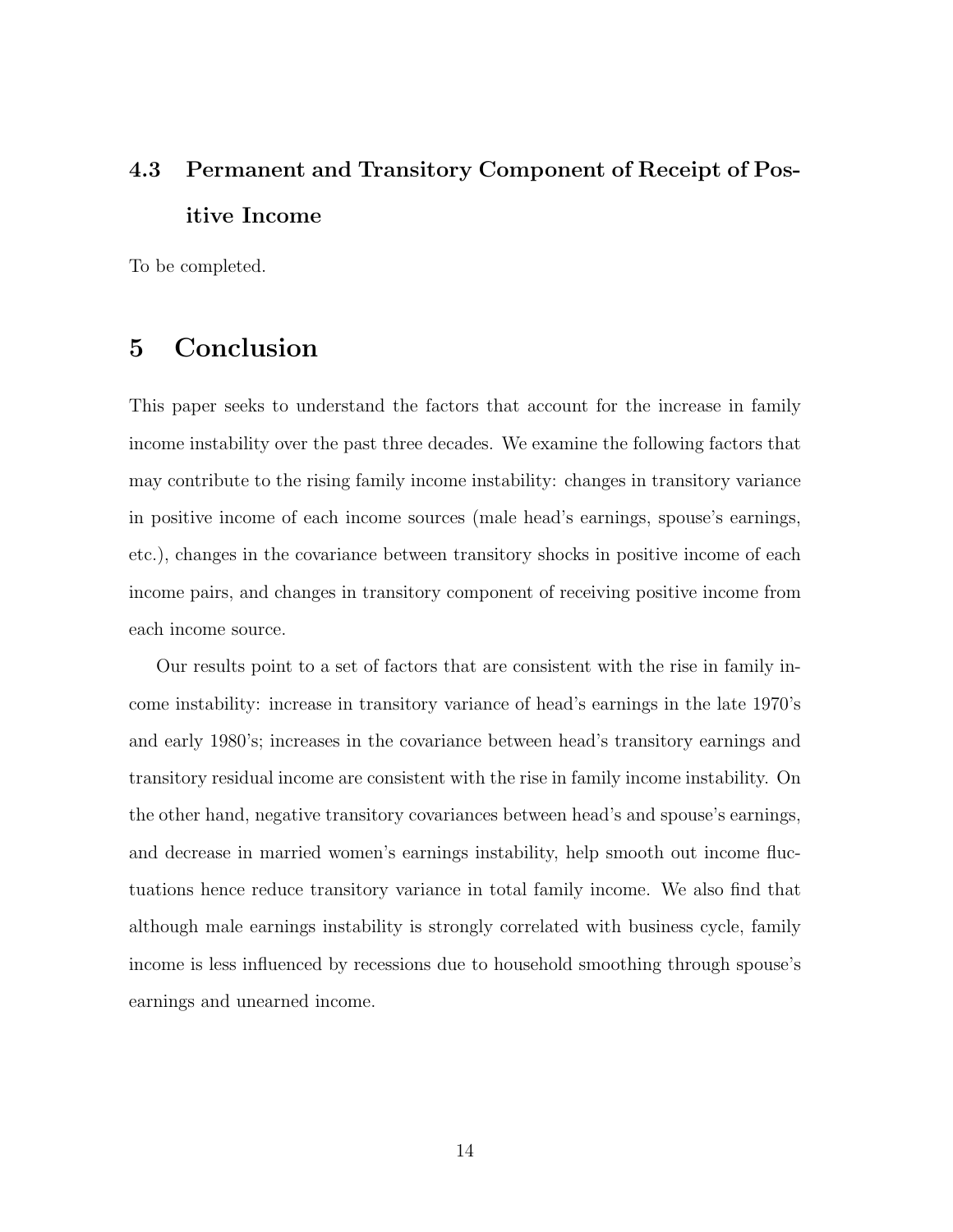## References

- Baker, M. and G. Solon (2003). Earnings Dynamics and Inequality among Canadian Men, 1976-1992: Evidence from Longitudinal Income Tax Records. Journal of Labor Economics 21, 289–321.
- Gottschalk, P. and R. Moffitt (1994). The Growth of Earnings Instability in the U.S. Labor Market. Brookings Papers on Economic Activity 1994 (2), 217–72.
- Haider, S. (2001). Earnings instability and earnings inequality of males in the united states: 1967-1991. Journal of Labor Economics  $19(4)$ , 799-836.
- Moffitt, R. and P. Gottschalk (2002). Trends in the Transitory Variance of Earnings in the United States. Economic Journal 112 (478), C68–73.
- Moffitt, R. and P. Gottschalk (2008). Trends in the Transitory Variance of Male Earnings in the U.S., 1970-2004. Mimeo.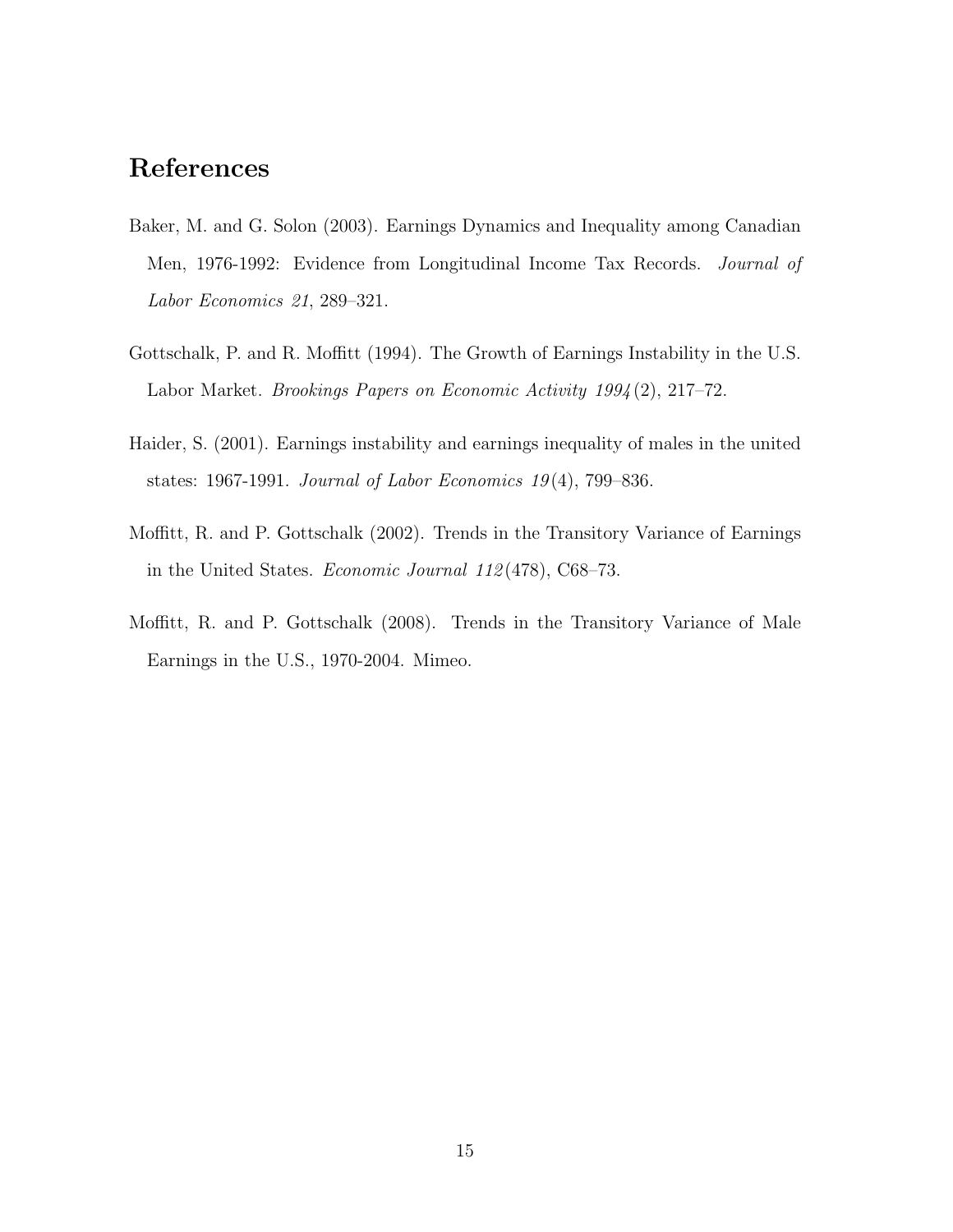

Figure 1: Total, Permanent and Transitory Variance in Log Family Income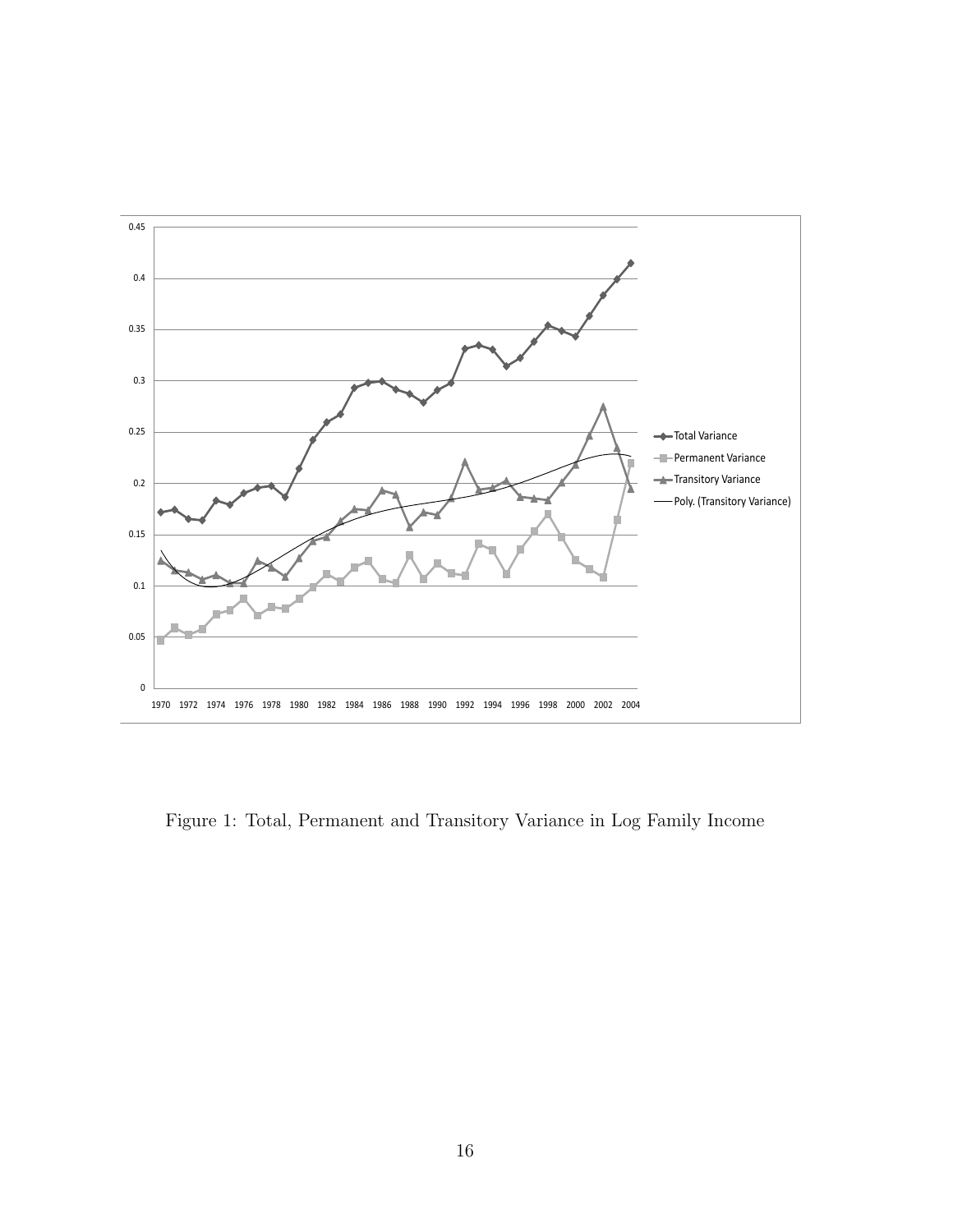

Figure 2: Total, Permanent and Transitory Variance in Log Male Head Earnings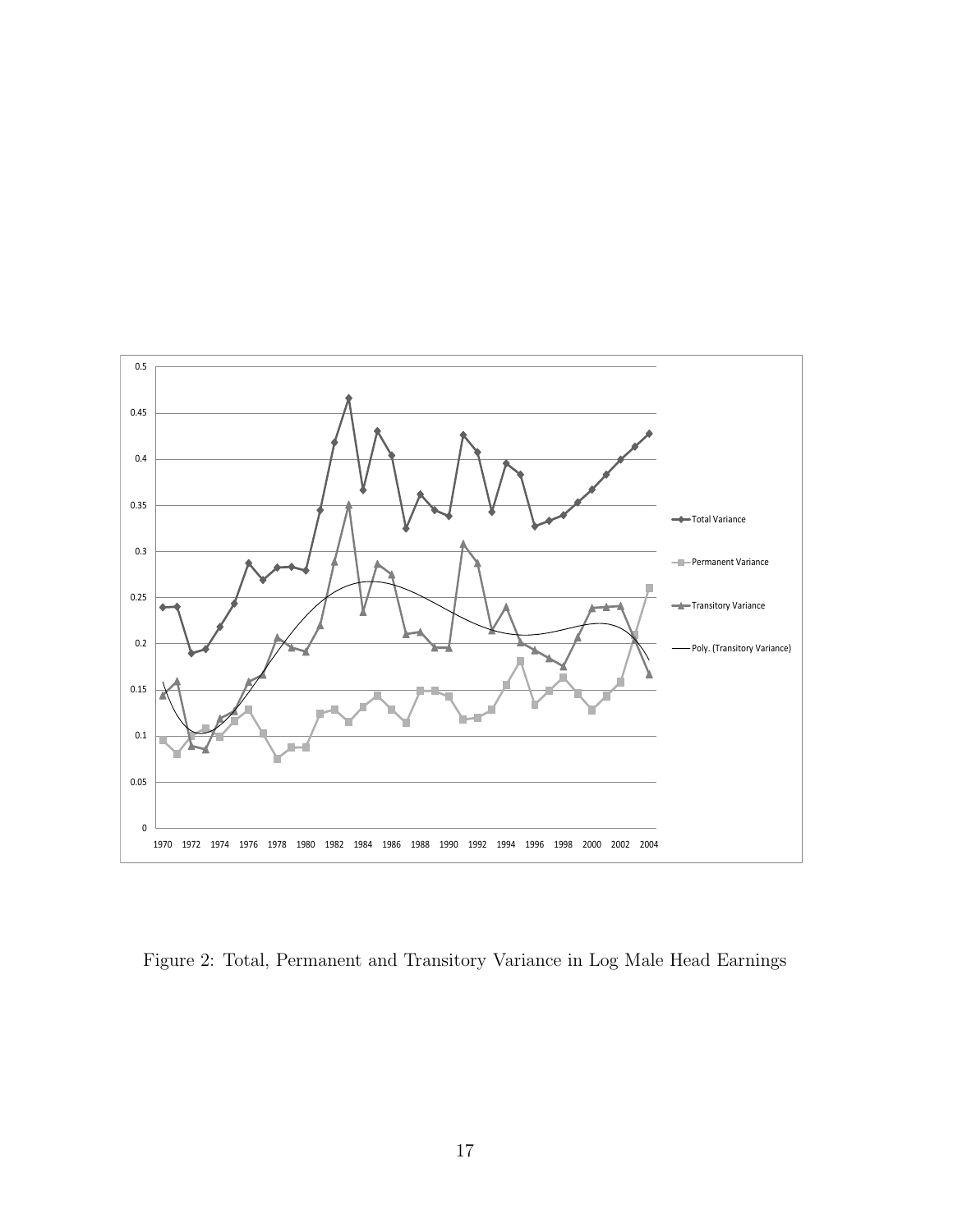

Figure 3: Total, Permanent and Transitory Variance in Log Spousal Earnings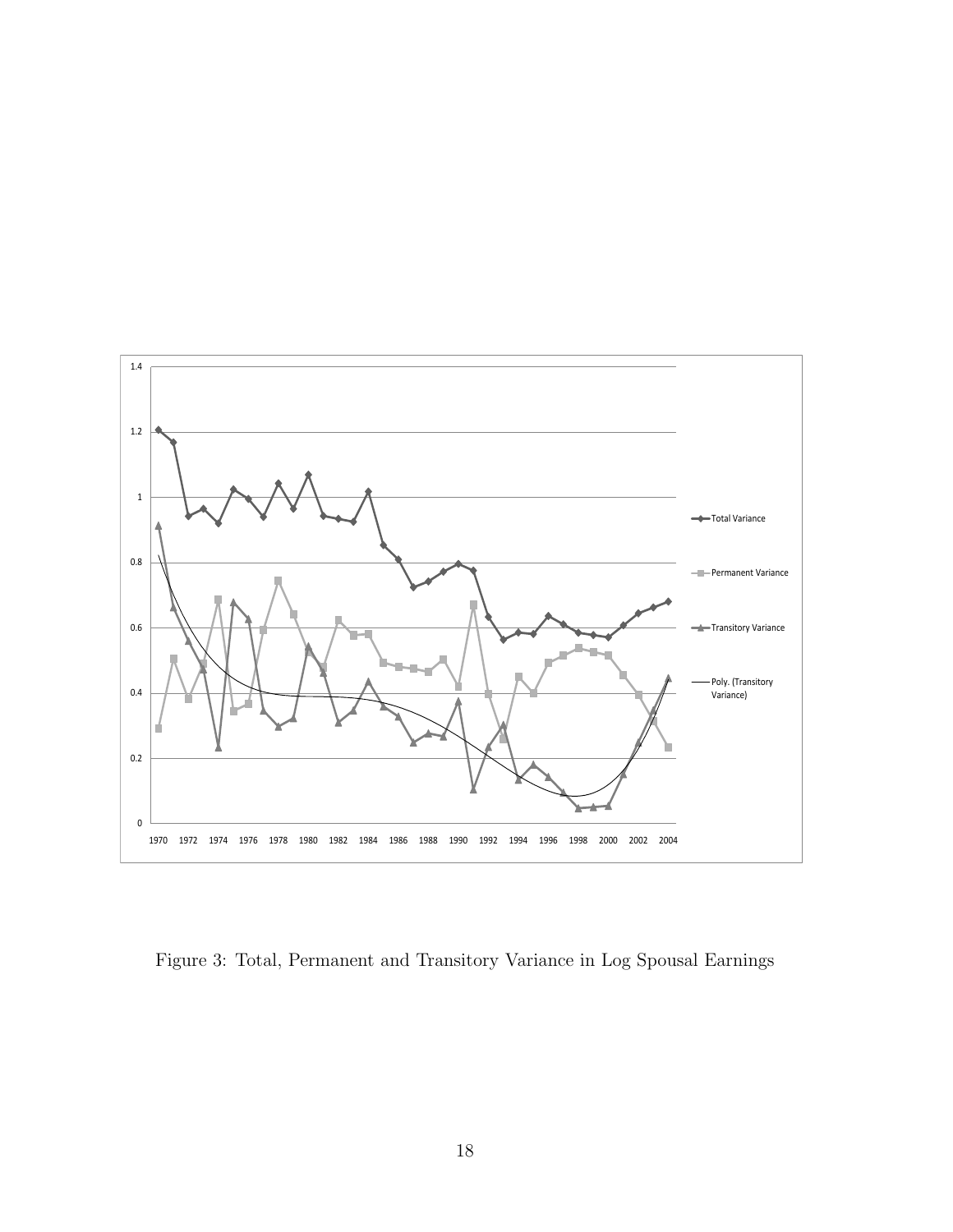

Figure 4: Total, Permanent and Transitory Variance in Log Other Income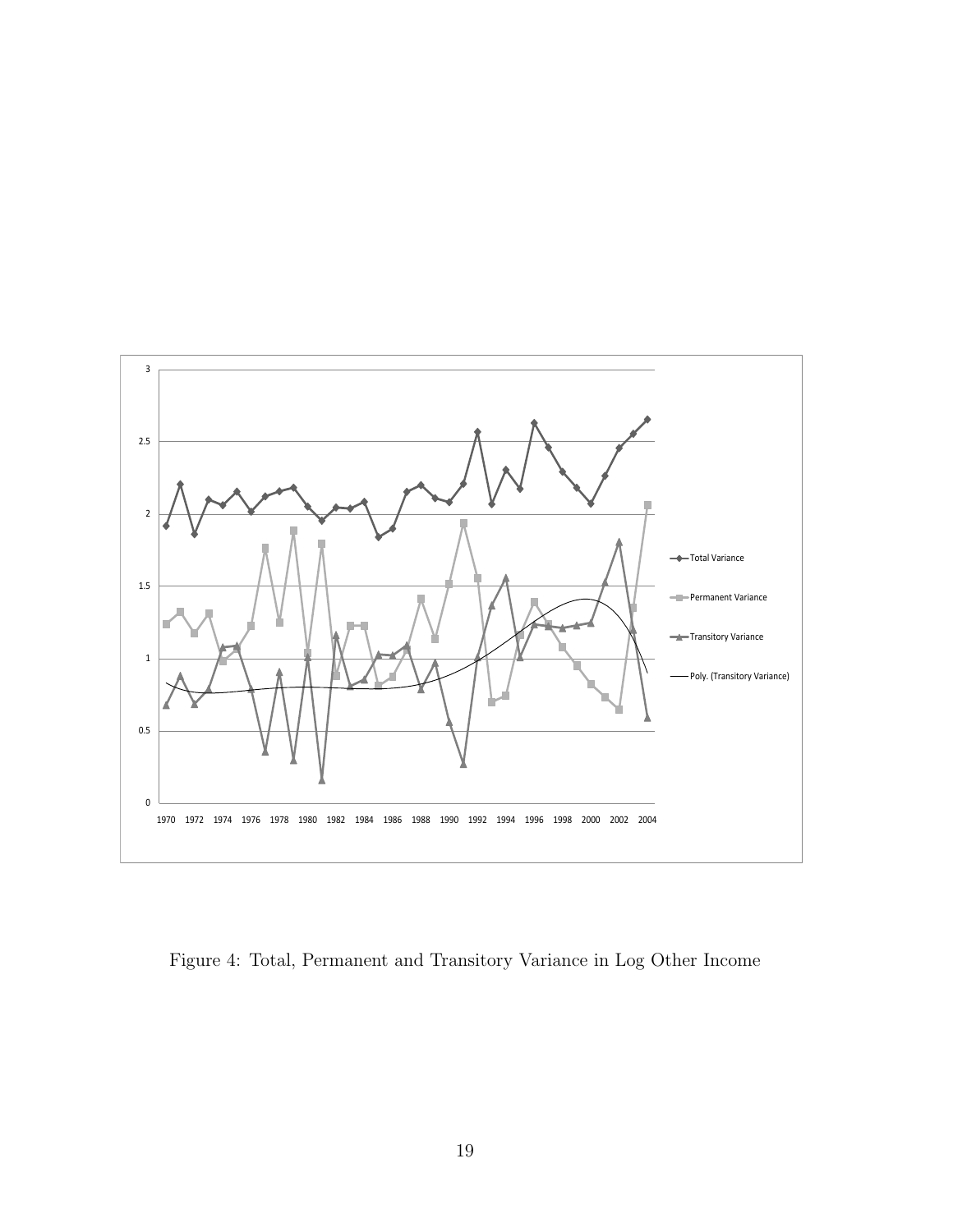

Figure 5: Total, Permanent and Transitory Variance in Log Other Family Income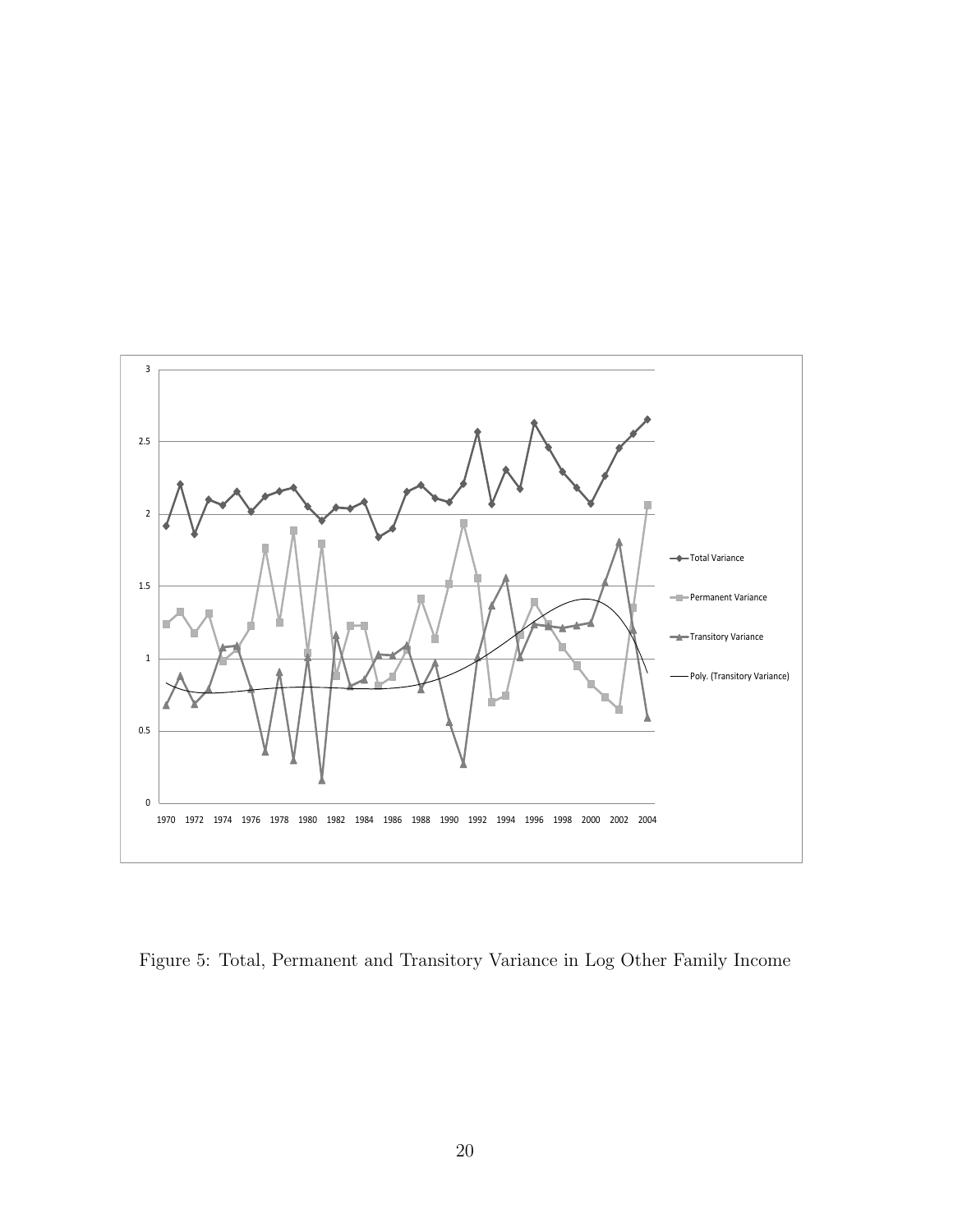

Figure 6: Total, Permanent and Transitory Covariance Between Log Male Head's Earnings and Log Spousal Earnings